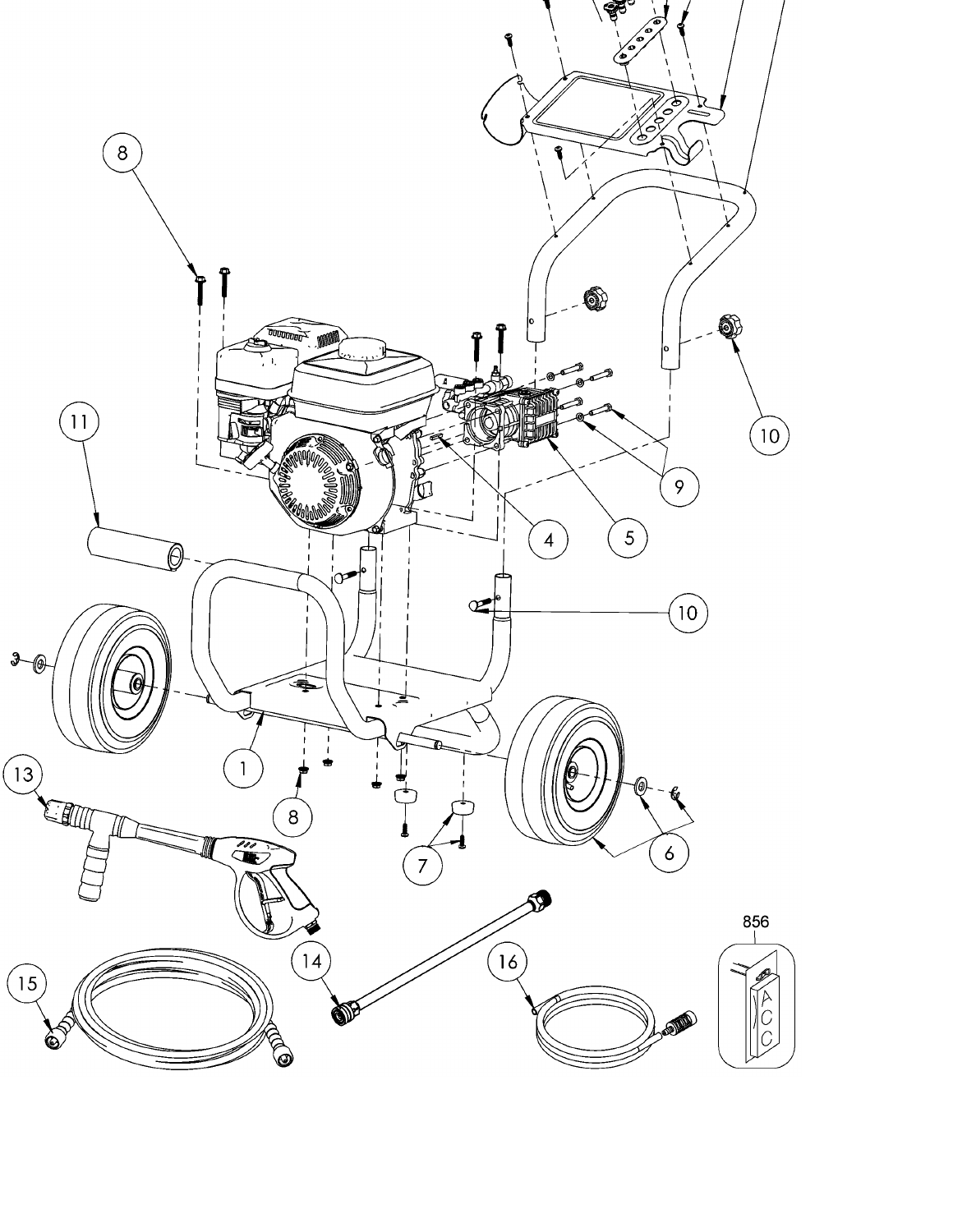| Item Number      | Part Number | Description                 | <b>Qty Required</b> |
|------------------|-------------|-----------------------------|---------------------|
| $\mathbf{1}$     | 5140142-64  | <b>BASE FRAME</b>           | $\mathbf{1}$        |
| $\overline{2}$   | 5140142-65  | REAR HANDLE ASSY.           | $\mathbf{1}$        |
| $\overline{4}$   | 5140110-09  | <b>WOODRUFF KEY</b>         | $\mathbf{1}$        |
| 5                | 5140181-32  | <b>PUMP ASSEMBLY</b>        | $\mathbf{1}$        |
| 5                | 5140142-66  | <b>PUMP ASSEMBLY</b>        | $\mathbf{1}$        |
| 6                | 5140112-51  | WHEEL ASSY.                 | $\overline{2}$      |
| $\boldsymbol{7}$ | 5140095-03  | FOOT                        | $\overline{2}$      |
| 8                | 5140095-89  | <b>HARDWARE KIT</b>         | $\mathbf{1}$        |
| 9                | 5140095-90  | <b>HARDWARE KIT</b>         | $\mathbf{1}$        |
| 10               | 5140112-52  | <b>HARDWARE KIT</b>         | $\overline{2}$      |
| 11               | 5140109-33  | <b>HANDLE GRIP</b>          | $\mathbf{1}$        |
| 12               | 5140112-67  | <b>NOZZLE SET</b>           | $\mathbf{1}$        |
| 13               | 5140174-69  | <b>GUN</b>                  | $\mathbf{1}$        |
| 14               | 5140095-94  | <b>LANCE</b>                | $\mathbf{1}$        |
| 15               | 5140142-72  | <b>HOSE</b>                 | $\mathbf{1}$        |
| 16               | 5140094-96  | HOSE CHEMICAL               | $\mathbf{1}$        |
| 201              | 5140117-54  | <b>WATER INLET SCREEN</b>   | $\mathbf{1}$        |
| 202              | 5140117-12  | WATER INLET CONN.           | $\mathbf{1}$        |
| 203              | 5140117-13  | <b>NUT</b>                  | $\mathbf{1}$        |
| 204              | 5140117-56  | <b>SCREW</b>                | 3                   |
| 205              | 5140114-78  | <b>SCREW</b>                | 3                   |
| 206              | 5140153-17  | PLUG                        | 1                   |
| 207              | 5140095-85  | <b>VALVE THERMAL RELIEF</b> | 1                   |
| 208              | 5140181-34  | <b>MANIFOLD KIT</b>         | 1                   |
| 208              | 5140117-15  | <b>MANIFOLD</b>             | 1                   |
| 213              | 5140117-16  | O-RING                      | 1                   |
| 219              | 5140117-17  | <b>VALVE SEAT</b>           | 1                   |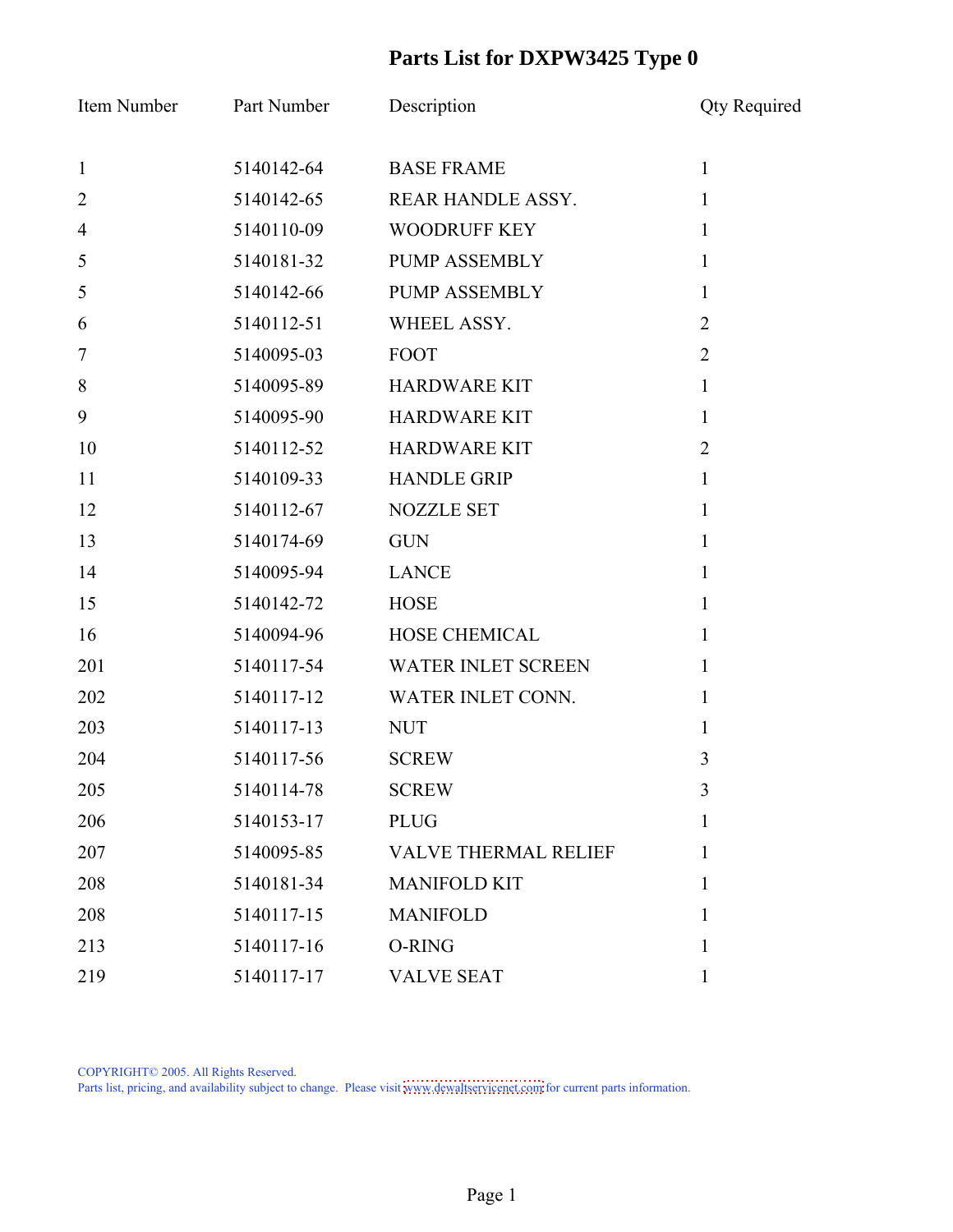| Item Number | Part Number | Description                | <b>Qty Required</b> |
|-------------|-------------|----------------------------|---------------------|
| 220         | 5140117-18  | O-RING                     | $\mathbf{1}$        |
| 221         | 5140117-19  | UNLOADER VALVE BALL        | $\mathbf{1}$        |
| 222         | 5140117-20  | <b>SOAP INJECTOR BODY</b>  | $\mathbf{1}$        |
| 223         | 5140117-21  | <b>BOOST VALVE CAP</b>     | $\mathbf{1}$        |
| 224         | 5140117-22  | <b>BOOST VALVE SPRING</b>  | $\mathbf{1}$        |
| 225         | 5140186-12  | <b>OUTLET FITTING KIT</b>  | $\mathbf{1}$        |
| 226         | 5140117-24  | O-RING                     | $\mathbf{1}$        |
| 227         | 5140117-25  | O-RING                     | $\mathbf{1}$        |
| 236         | 5140117-26  | <b>MANIFOLD PLUG</b>       | 3                   |
| 237         | 5140117-27  | O-RING                     | 5                   |
| 245         | 5140117-28  | <b>RETAINER</b>            | 3                   |
| 248         | 5140117-29  | <b>RETAINER SEAL</b>       | 3                   |
| 250         | 5140117-30  | <b>CRANKCASE PLUG</b>      | $\overline{2}$      |
| 251         | 5140117-31  | <b>OIL SEAL</b>            | $\mathbf{1}$        |
| 252         | 5140117-32  | <b>RETAINING RING</b>      | $\mathbf{1}$        |
| 253         | 5140117-33  | <b>CRANKSHAFT BEARING</b>  | $\mathbf{1}$        |
| 254         | 5140098-16  | <b>SET SCREW</b>           | $\mathbf{1}$        |
| 256         | 5140117-34  | <b>CRANKSHAFT BEARING</b>  | $\mathbf{1}$        |
| 257         | 5140117-35  | <b>RETAINING RING</b>      | $\mathbf{1}$        |
| 264         | 5140133-37  | <b>GASKET</b>              | 1                   |
| 265         | 5140117-37  | <b>CONNECTING ROD</b>      | 3                   |
| 266         | 5140117-38  | PIN                        | 3                   |
| 267         | 5140117-39  | <b>PISTON</b>              | 3                   |
| 268         | 5140153-07  | <b>CRANKCASE KIT</b>       | 1                   |
| 268         | 5140117-40  | <b>CRANKCASE</b>           | 1                   |
| 270         | 5140136-21  | <b>CRANKCASE END COVER</b> | 1                   |
| 271         | 5140117-46  | <b>VALVE KIT</b>           | $\mathbf{1}$        |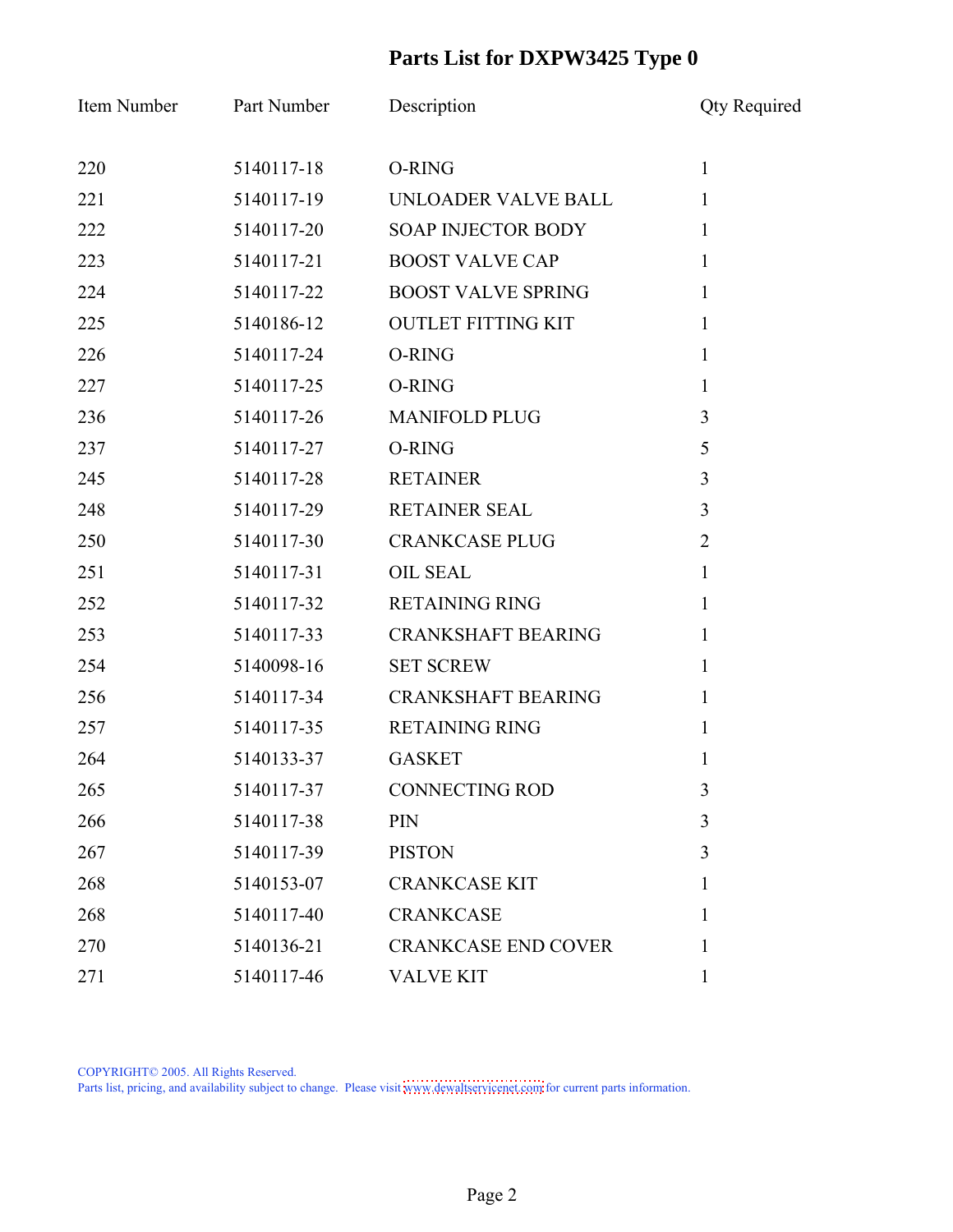| Item Number | Part Number | Description                 | <b>Qty Required</b> |
|-------------|-------------|-----------------------------|---------------------|
| 272         | 5140117-47  | <b>SOAP INJECTOR KIT</b>    | $\mathbf{1}$        |
| 273         | 5140117-48  | <b>UNLOADER KIT</b>         | $\mathbf{1}$        |
| 274         | 5140117-49  | UNLOADER CHK/VLV KIT        | 1                   |
| 275         | 5140117-50  | <b>OIL SEAL KIT</b>         | $\mathbf{1}$        |
| 276         | 5140117-51  | PRESSURE SEAL KIT           | 1                   |
| 277         | 5140142-70  | <b>CRANKCASE COVER KIT</b>  | 1                   |
| 280         | 5140186-12  | <b>OUTLET FITTING KIT</b>   | $\mathbf{1}$        |
| 301         | 5140117-54  | <b>WATER INLET SCREEN</b>   | $\mathbf{1}$        |
| 302         | 5140117-12  | WATER INLET CONN.           | $\mathbf{1}$        |
| 303         | 5140117-13  | <b>NUT</b>                  | $\mathbf{1}$        |
| 304         | 5140117-56  | <b>SCREW</b>                | 3                   |
| 305         | 5140114-78  | <b>SCREW</b>                | 3                   |
| 306         | 5140153-17  | <b>PLUG</b>                 | $\mathbf{1}$        |
| 307         | 5140095-85  | <b>VALVE THERMAL RELIEF</b> | $\mathbf{1}$        |
| 308         | 5140181-34  | <b>MANIFOLD KIT</b>         | $\mathbf{1}$        |
| 308         | 5140117-15  | <b>MANIFOLD</b>             | $\mathbf{1}$        |
| 319         | 5140117-17  | <b>VALVE SEAT</b>           | $\mathbf{1}$        |
| 320         | 5140117-18  | O-RING                      | $\mathbf{1}$        |
| 321         | 5140117-19  | UNLOADER VALVE BALL         | $\mathbf{1}$        |
| 322         | 5140117-20  | <b>SOAP INJECTOR BODY</b>   |                     |
| 323         | 5140117-21  | <b>BOOST VALVE CAP</b>      | $\mathbf{I}$        |
| 324         | 5140117-22  | <b>BOOST VALVE SPRING</b>   | 1                   |
| 325         | 5140186-12  | <b>OUTLET FITTING KIT</b>   | 1                   |
| 326         | 5140117-24  | O-RING                      | 1                   |
| 327         | 5140117-25  | O-RING                      | 1                   |
| 336         | 5140117-26  | <b>MANIFOLD PLUG</b>        | 3                   |
| 337         | 5140117-27  | O-RING                      | 5                   |